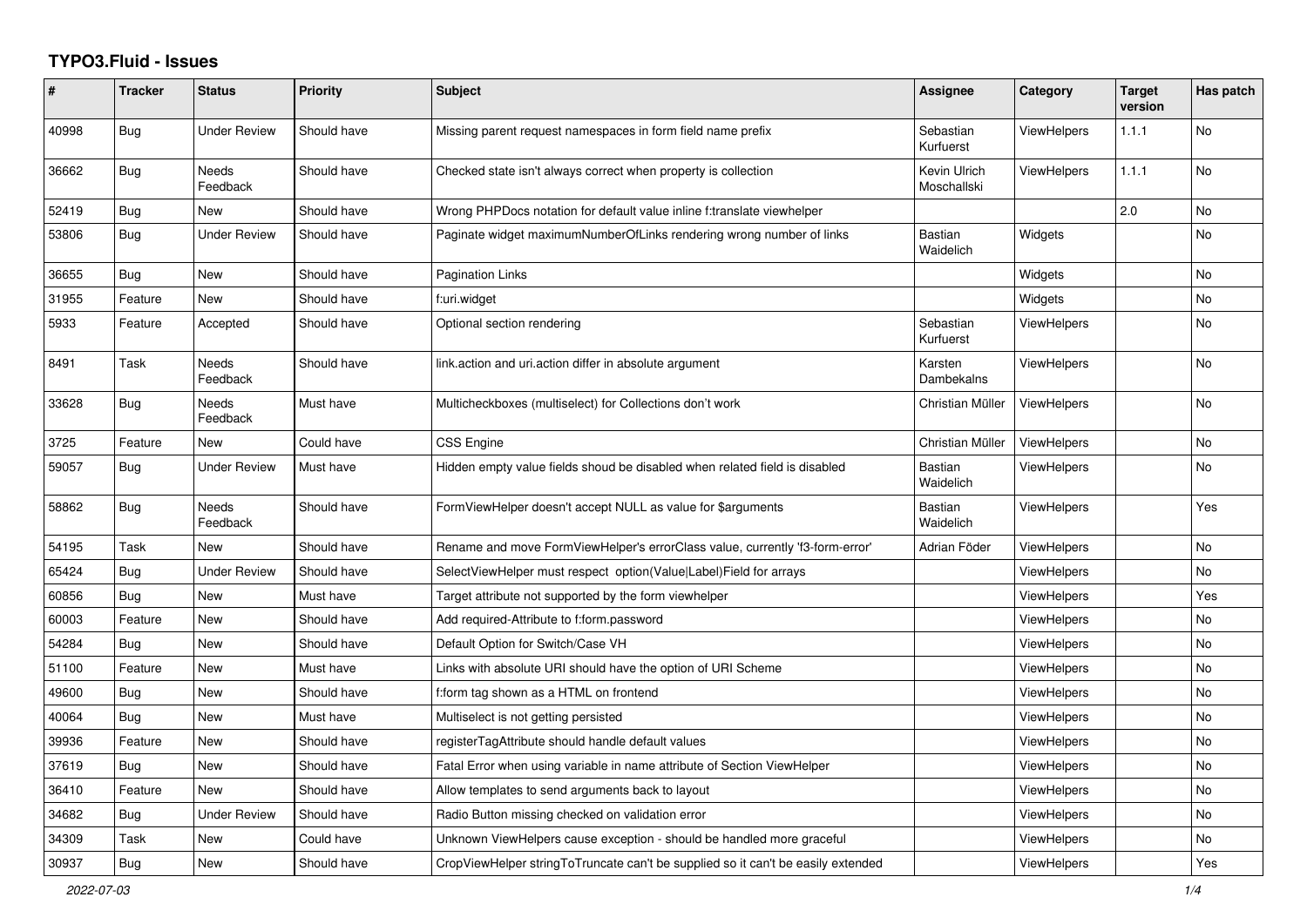| #     | <b>Tracker</b> | <b>Status</b>       | <b>Priority</b>      | Subject                                                                                                | <b>Assignee</b>        | Category    | <b>Target</b><br>version | Has patch |
|-------|----------------|---------------------|----------------------|--------------------------------------------------------------------------------------------------------|------------------------|-------------|--------------------------|-----------|
| 26664 | Task           | New                 | Won't have this time | Clean up Form ViewHelpers                                                                              |                        | ViewHelpers |                          | <b>No</b> |
| 26658 | Task           | New                 | Won't have this time | Make Form ViewHelpers consistent                                                                       |                        | ViewHelpers |                          | No        |
| 10911 | Task           | New                 | Should have          | Tx_Fluid_ViewHelpers_Form_AbstractFormViewHelper->renderHiddenIdentityField<br>should be more reliable |                        | ViewHelpers |                          | No        |
| 9950  | Task           | New                 | Should have          | Binding to nested arrays impossible for form-elements                                                  |                        | ViewHelpers |                          |           |
| 8648  | Bug            | New                 | Should have          | format.crop ViewHelper should support all features of the crop stdWrap function                        |                        | ViewHelpers |                          | No        |
| 60181 | Feature        | New                 | Could have           | Caching mechanism for Fluid Views/Templates                                                            |                        | View        |                          | No        |
| 45394 | Task           | New                 | Should have          | Forwardport Unit test for standalone view                                                              |                        | View        |                          | No        |
| 43072 | Task           | New                 | Should have          | Remove TOKENS for adding templates fallback in Backporter                                              |                        | View        |                          | No        |
| 38369 | Bug            | New                 | Must have            | Resource ViewHelpers should not fall back to request package                                           |                        | View        |                          | No        |
| 8989  | Feature        | Needs<br>Feedback   | Could have           | Search path for fluid template files                                                                   |                        | View        |                          | No        |
| 33394 | Feature        | Needs<br>Feedback   | Should have          | Logical expression parser for BooleanNode                                                              | <b>Tobias Liebig</b>   | Core        |                          | No        |
| 33551 | Bug            | New                 | Must have            | View helper values break out of a partial scope                                                        | Sebastian<br>Kurfuerst | Core        |                          | No        |
| 12863 | Bug            | New                 | Should have          | Attributes of a viewhelper can't contain a '-'                                                         | Sebastian<br>Kurfuerst | Core        |                          | No        |
| 51239 | Bug            | <b>Under Review</b> | Must have            | AbstractViewHelper use incorrect method signature for "\$this->systemLogger->log()"                    | Adrian Föder           | Core        |                          | Yes       |
| 46257 | Feature        | <b>Under Review</b> | Should have          | Add escape sequence support for Fluid                                                                  |                        | Core        |                          | No        |
| 39990 | Bug            | New                 | Should have          | Same form twice in one template: hidden fields for empty values are only rendered<br>once              |                        | Core        |                          | No        |
| 32035 | Task           | New                 | Should have          | Improve fluid error messages                                                                           |                        | Core        |                          | Yes       |
| 30555 | Feature        | New                 | Could have           | Make TagBuilder more extensible                                                                        |                        | Core        |                          | No        |
| 27607 | Bug            | New                 | Must have            | Make Fluid comparisons work when first element is STRING, second is NULL.                              |                        | Core        |                          | No        |
| 10472 | Feature        | New                 | Could have           | Fluid Standalone distribution                                                                          |                        | Core        |                          | No        |
| 7608  | Feature        | New                 | Could have           | Configurable shorthand/object accessor delimiters                                                      |                        | Core        |                          | Yes       |
| 4704  | Feature        | New                 | Should have          | Improve parsing exception messages                                                                     |                        | Core        |                          |           |
| 3481  | Bug            | New                 | Should have          | Use ViewHelperVariableContainer in PostParseFacet                                                      |                        | Core        |                          | No        |
| 1907  | Feature        | New                 | Could have           | Default values for view helpers based on context                                                       |                        | Core        |                          |           |
| 28551 | Bug            | Accepted            | Should have          | (v4) backport VHTest                                                                                   | Sebastian<br>Kurfuerst |             |                          | No        |
| 9005  | Feature        | Accepted            | Could have           | Fluid Template Analyzer (FTA)                                                                          | Sebastian<br>Kurfuerst |             |                          |           |
| 52640 | Feature        | <b>Under Review</b> | Should have          | Create an UnlessViewHelper as opposite to the IfViewHelper                                             | Marc Neuhaus           |             |                          | No        |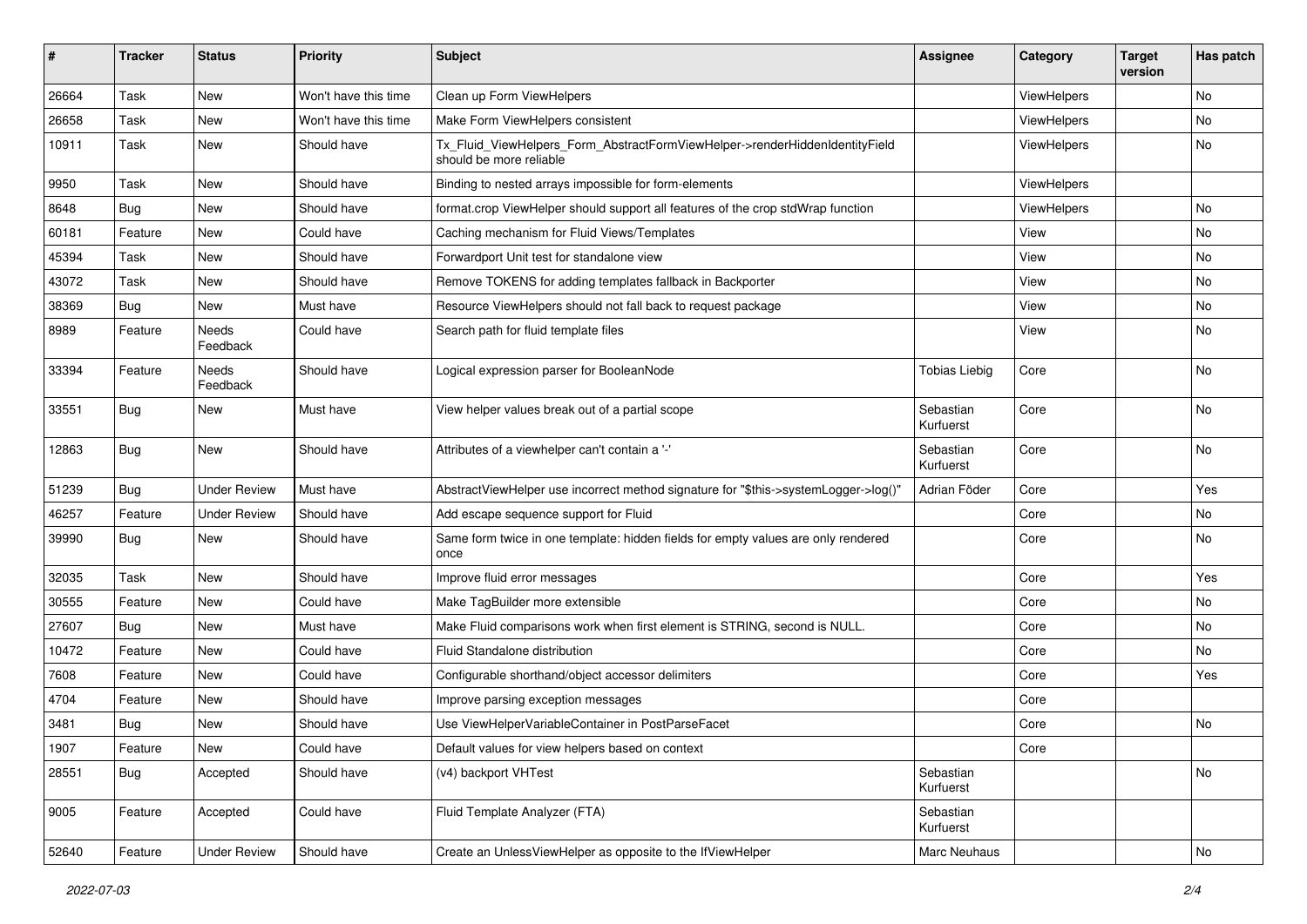| #     | <b>Tracker</b> | <b>Status</b>       | <b>Priority</b> | Subject                                                                                                     | <b>Assignee</b>       | Category | <b>Target</b><br>version | Has patch |
|-------|----------------|---------------------|-----------------|-------------------------------------------------------------------------------------------------------------|-----------------------|----------|--------------------------|-----------|
| 37095 | Feature        | New                 | Should have     | It should be possible to set a different template on a Fluid TemplateView inside an<br>action               | Christopher<br>Hlubek |          |                          | <b>No</b> |
| 55008 | Bug            | <b>Under Review</b> | Should have     | Interceptors should be used in Partials                                                                     | Christian Müller      |          |                          | No        |
| 60271 | Feature        | <b>New</b>          | Should have     | Paginate viewhelper, should also support arrays                                                             |                       |          |                          | <b>No</b> |
| 58983 | Bug            | New                 | Should have     | format.date does not respect linebreaks and throws exception                                                |                       |          |                          | No        |
| 58921 | Bug            | <b>New</b>          | Should have     | f:form.* VHs crash if NOT inside f:form but followed by f:form                                              |                       |          |                          | <b>No</b> |
| 57885 | Bug            | New                 | Must have       | Inputs are cleared from a second form if the first form produced a vallidation error                        |                       |          |                          | No        |
| 56237 | Task           | New                 | Should have     | in-line (Condition) View Helpers should not evaluate on parsing                                             |                       |          |                          | No        |
| 52591 | Bug            | New                 | Should have     | The Pagination Widget broken for joined objects                                                             |                       |          |                          | No        |
| 52536 | Bug            | <b>Under Review</b> | Should have     | Errorclass not set if no property-attribute set                                                             |                       |          |                          |           |
| 51277 | Feature        | <b>New</b>          | Should have     | ViewHelper context should be aware of actual file occurrence                                                |                       |          |                          | <b>No</b> |
| 50888 | Bug            | <b>Under Review</b> | Should have     | WSOD by changing name of section and if Fluid caches are generated                                          |                       |          |                          | No        |
| 49756 | Feature        | <b>Under Review</b> | Should have     | Select values by array key in checkbox viewhelper                                                           |                       |          |                          | No        |
| 49038 | Bug            | New                 | Must have       | form.select does not select the first item if prependOptionValue is used                                    |                       |          |                          | No        |
| 48355 | Feature        | New                 | Could have      | Assign output of viewhelper to template variable for further processing.                                    |                       |          |                          |           |
| 47669 | Task           | New                 | Should have     | FormViewHelper does not define the default request method                                                   |                       |          |                          | No        |
| 47006 | Bug            | <b>Under Review</b> | Should have     | widget identifier are not unique                                                                            |                       |          |                          | No        |
| 46545 | Feature        | New                 | Should have     | Better support for arrays in options of SelectViewHelper                                                    |                       |          |                          | No        |
| 46091 | Task           | Needs<br>Feedback   | Should have     | Show source file name and position on exceptions during parsing                                             |                       |          |                          | No        |
| 45345 | Feature        | Needs<br>Feedback   | Should have     | Easy to use comments for fluid that won't show in output                                                    |                       |          |                          |           |
| 45153 | Feature        | New                 | Should have     | f:be.menus.actionMenuItem - Detection of the current select option is insufficient                          |                       |          |                          | No        |
| 43071 | Task           | New                 | Should have     | Remove TOKENS for adding fallback teplates in B                                                             |                       |          |                          | No        |
| 42743 | Task           | <b>New</b>          | Should have     | Remove inline style for hidden form fields                                                                  |                       |          |                          | No        |
| 42397 | Feature        | New                 | Should have     | Missing viewhelper for general links                                                                        |                       |          |                          | No        |
| 40081 | Feature        | New                 | Should have     | Allow assigned variables as keys in arrays                                                                  |                       |          |                          | <b>No</b> |
| 38130 | Feature        | New                 | Should have     | Checkboxes and multiple select fields should have an assignable default value                               |                       |          |                          | No        |
| 36559 | Feature        | New                 | Could have      | New widget progress bar                                                                                     |                       |          |                          | Yes       |
| 33215 | Feature        | New                 | Should have     | RFC: Dynamic values in ObjectAccess paths                                                                   |                       |          |                          | No        |
| 28554 | <b>Bug</b>     | New                 | Should have     | (v4) implement feature flag to disable caching                                                              |                       |          |                          | No        |
| 28553 | Bug            | New                 | Should have     | improve XHProf test setup                                                                                   |                       |          |                          | No        |
| 28552 | Bug            | New                 | Should have     | (v5) write ViewHelper test for compiled run; adjust functional test to do two passes<br>(uncached & cached) |                       |          |                          | No        |